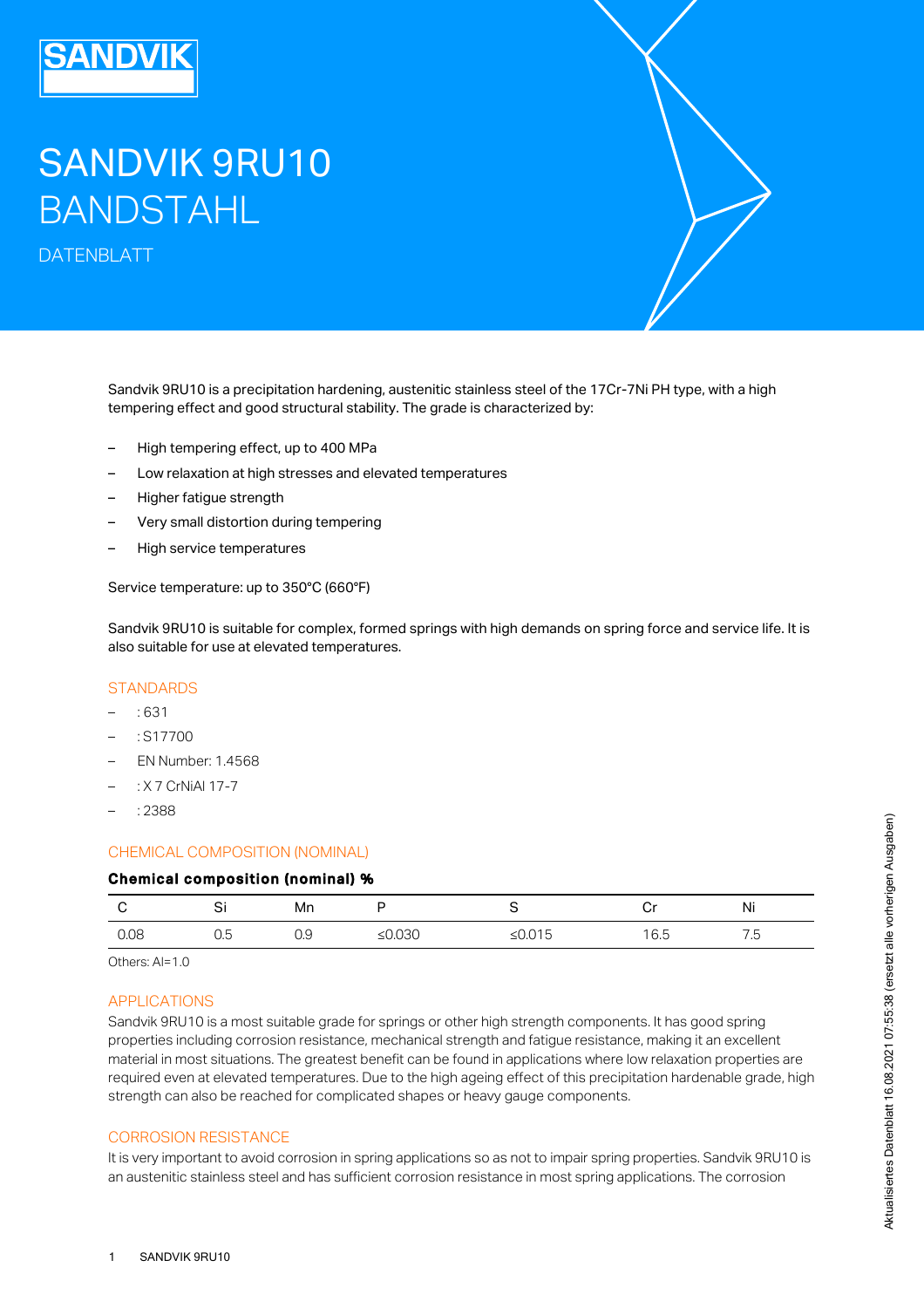resistance is almost the same as ASTM 304 and, compared to other low alloyed spring steels, Sandvik 9RU10 has superior performance. However, all austenitic steels of this type are susceptible to stress corrosion cracking (SCC) when in contact with chloride solutions at elevated temperatures.

### BENDING

The values given below have been obtained by bending according to Swedish standard SS 11 26 26 method 3 (in a 90° V-block with a 25 mm die opening, a sample of 35 mm width, turned so that the burrs of the blanked edges face into the bend). They can be used as guidance for the smallest recommended bending radius.

| Nominal tensile strength | Thickness | Min. bending radius as function of thickness *) |                |
|--------------------------|-----------|-------------------------------------------------|----------------|
| R <sub>m</sub>           | t         |                                                 |                |
| MPa                      | mm        | 丄                                               | $\prime\prime$ |
| 1300                     | 0.25      | 1 <sub>t</sub>                                  | 4 t            |
| 1300                     | 0.50      | 1 t                                             | 6 t            |
| 1300                     | 0.75      | 1 <sub>t</sub>                                  | 7 t            |
| 1300                     | 1.0       | 1 <sub>t</sub>                                  | 7 t            |
| 1500                     | 0.25      | 1.5t                                            | 7 t            |
| 1500                     | 0.50      | 1.5t                                            | 7.5t           |
| 1500                     | 0.75      | 1.5t                                            | 8t             |
| 1700                     | 0.25      | 3t                                              | 10t            |
| 1700                     | 0.50      | 4 t                                             | 11t            |

∗)⊥ Bend transverse to the rolling direction

// Bend parallel to the rolling direction

#### FORMS OF SUPPLY

Sandvik 9RU10 is supplied, as standard, in the cold rolled condition. Strip steel can be supplied in coils, bundles, on plastic spools or in lengths. The edges can be either slit, deburred or smoothly rounded.

#### Dimensions

The following range of thicknesses and widths can be supplied as standard. Please contact Sandvik if other dimensions are required.

| Thickness, mm   | Width, mm | Thickness, in. | Width, in.    |
|-----------------|-----------|----------------|---------------|
| $0.015 - 3.00*$ | 2 - 360   | .0006 - .118   | $.079 - 14.2$ |

\* Depending on requested tensile strength.

#### **Tolerances**

The thickness and width tolerances are +/- tolerances to the nominal size. The normal tolerance classes for most of our strip products are T2 and B1. Tighter tolerances as well as other tolerance limits can be offered upon request.

#### Stock standard

The following combinations of tensile strength and thickness are available from stock. Other combinations can be supplied on request.

| Condition | Tensile strength, R <sub>m</sub> |     | Thickness |
|-----------|----------------------------------|-----|-----------|
|           | MPa                              | ksi | mm        |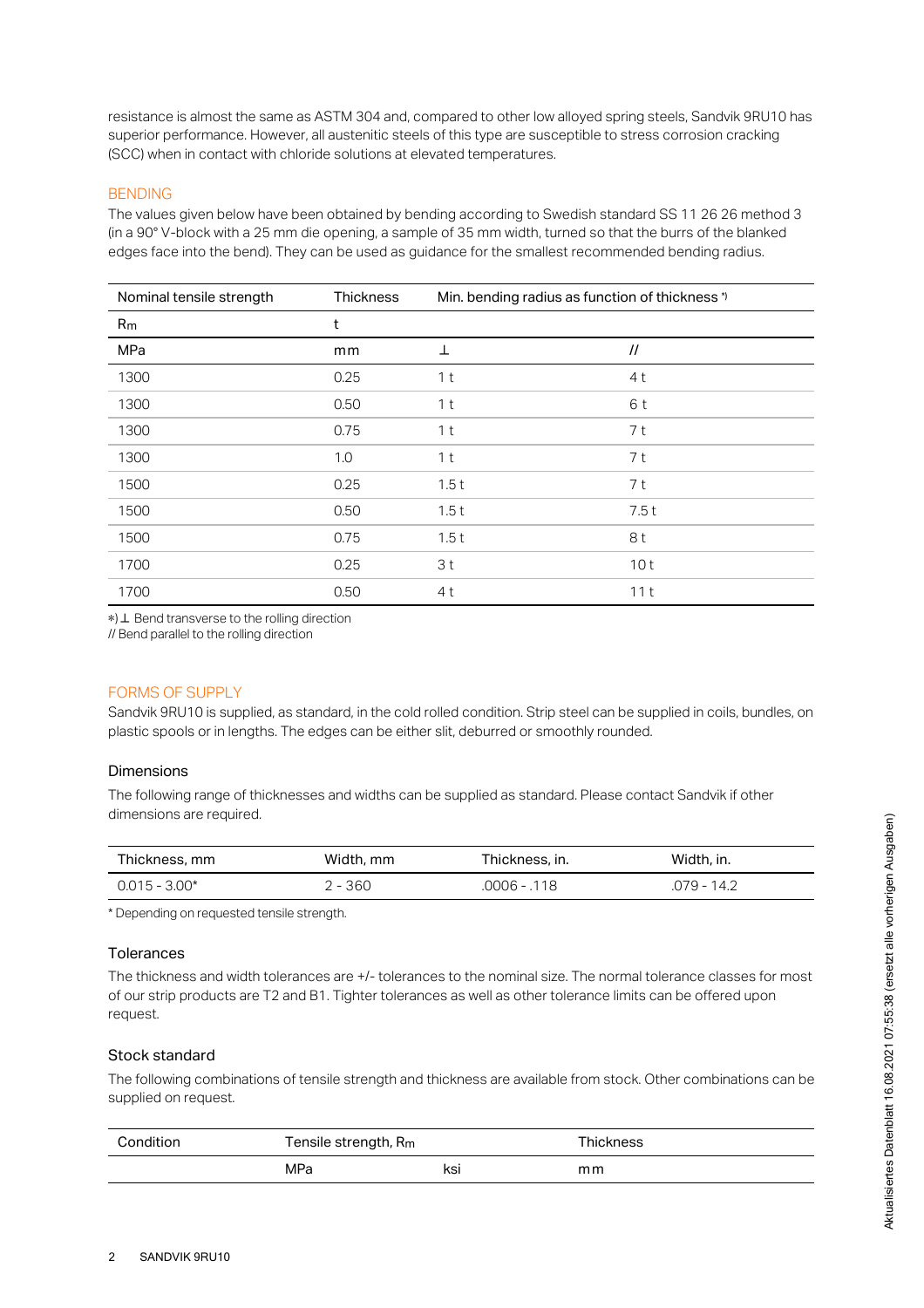| Condition   | Tensile strength, R <sub>m</sub> |     | Thickness         |
|-------------|----------------------------------|-----|-------------------|
|             | MPa                              | ksi | mm                |
| Cold rolled | 1300                             | 189 | 0.20/0.50/1.5/2.0 |
| Cold rolled | 1500                             | 218 | 0.75/0.80         |
| Cold rolled | 1700                             | 247 | 0.15              |

### HEAT TREATMENT

Sandvik 9RU10 is a precipitation hardenable steel and, compared to standard austenitic stainless spring steels e.g. type AISI 301, has a more pronounced tempering (ageing) effect. Consequently, it can be supplied with a comparatively low tensile strength in order to provide good forming properties, but still reach a high tensile strength after forming, by a simple heat treatment. Tempering also improves fatigue and relaxation resistance and, furthermore, it will decrease the internal stresses present in the spring after forming.

For maximum increase in mechanical strength, tempering of Sandvik 9RU10 should be carried out at 480°C (900°F) for 1 hour. It will give a significant increase in strength for initial tensile strengths above approximately 1300 MPa (189 ksi). This increase can be between 150-400 MPa (22-58 ksi) and is higher the greater is the initial tensile strength. Because of its high structural stability in the precipitation hardened condition, the good spring properties are also retained at elevated temperatures, up to about 350°C (662°F).

To avoid discoloration, parts should be carefully cleaned before heat treatment. Tempering in open air furnaces gives a harmless brownish oxide on the surface.

#### MECHANICAL PROPERTIES

#### Static strength

Nominal values at 20°C (68°F)

| Condition <sup>1)</sup> | Tensile strength |     | Proof strength |     | Elongation     |
|-------------------------|------------------|-----|----------------|-----|----------------|
|                         | Rm               |     | $R_{p0,2}$ a)  |     | $A_{11,3}$     |
|                         | MPa              | ksi | MPa            | ksi | $\%$           |
| C                       | 1300             | 190 | 1150           | 165 | 12             |
| <b>CT</b>               | 1550             | 225 | 1400           | 203 | 6              |
| C                       | 1500             | 220 | 1400           | 203 | 6              |
| <b>CT</b>               | 1800             | 273 | 1650           | 240 | $\overline{2}$ |
| C                       | 1700             | 245 | 1650           | 240 | $\overline{2}$ |
| <b>CT</b>               | 2050             | 295 | 1950           | 285 |                |

1) C = Cold rolled, CT = Cold rolled and tempered, 480°C (896°F)/1 h. See further under section 'Heat treatment'.

a) R<sub>p0.2</sub> corresponds to 0.2% offset yield strength.

1 MPa = 1 N/mm 2

#### Fatigue strength

Nominal values at 20°C (68°F) in a normal dry atmosphere. The fatigue limit is defined as the stress at which 50% of the specimens withstand a minimum of 2 million load cycles.

#### Reversed bending stress

Average stress = 0 Bending transversal to rolling direction.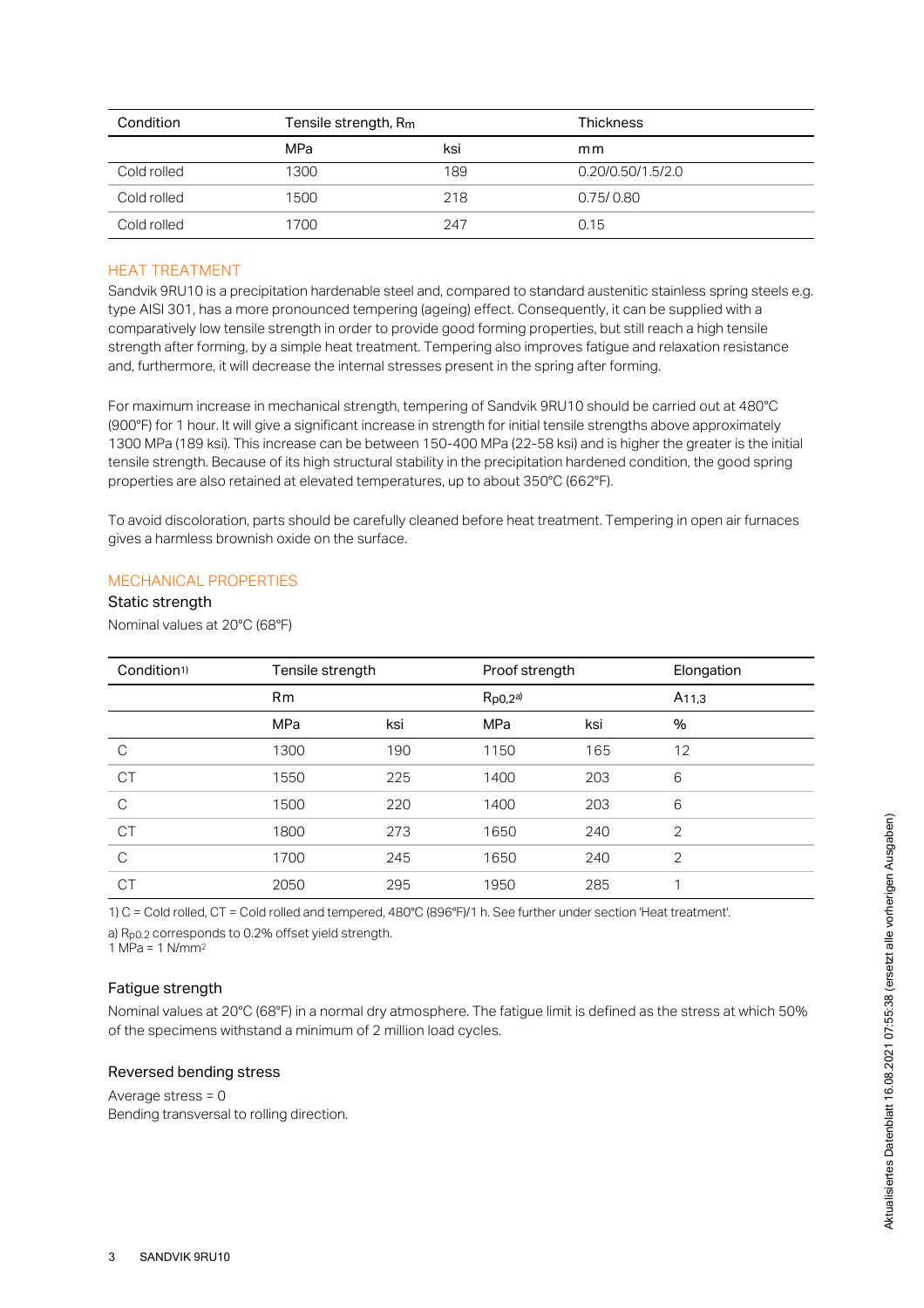

Comparison made for different thicknesses and tensile strength levels.

| Tensile strength | Fatigue limit |       | Fatigue limit  |        |        |
|------------------|---------------|-------|----------------|--------|--------|
| Rm               | MPa           |       | ksi            |        |        |
|                  | Thickness, mm |       | Thickness, in. |        |        |
| <b>MPa</b>       | 0.50          | 0.75  | ksi            | 0.020  | 0.030  |
| 1300             | -             | ±405  | 189            |        | ± 58.8 |
| 1500             | ± 555         |       | 218            | ±80.5  | -      |
| 1700             | ± 610         | ± 525 | 247            | ±88.5  | ±76.2  |
| 1900             | ± 620         | -     | 276            | ± 90.0 | ۰      |

# Fluctuating tensile stress

Minimum stress = 0 Specimens parallel to rolling direction.



Comparison made for different thicknesses and tensile strength levels.

| Tensile strength | Fatigue limit |               | Fatigue limit  |                          |                 |  |
|------------------|---------------|---------------|----------------|--------------------------|-----------------|--|
| <b>Rm</b>        | MPa           |               | ksi            |                          |                 |  |
|                  | Thickness, mm |               | Thickness, in. |                          |                 |  |
| MPa              | 0.50          | 0.75          | ksi            | 0.020                    | 0.030           |  |
| 1300             | ۰             | $340 \pm 340$ | 189            | $\overline{\phantom{0}}$ | $49.3 \pm 49.3$ |  |
| 1500             | $390 \pm 390$ | $360 \pm 360$ | 218            | $56.6 \pm 56.6$          | $52.2 \pm 52.2$ |  |
| 1700             | $425 \pm 425$ | $410 \pm 410$ | 247            | $61.7 \pm 61.7$          | $59.5 \pm 59.5$ |  |
| 1900             | $445 \pm 445$ | $435 \pm 435$ | 276            | $64.6 \pm 64.6$          | $63.1 \pm 63.1$ |  |

# PHYSICAL PROPERTIES

The physical properties of a steel relate to a number of factors, including alloying elements, heat treatment and manufacturing route, but the following data can generally be used for rough calculations. These values refer to cold rolled material, at a temperature of 20°C(68°F) unless otherwise stated.

Density  $7.9$  g/cm $3$  (0.29 lb/in $3$ )

Resistivity 0.9 μ $\Omega$ m (35.5 μ $\Omega$ in.)

Modulus of elasticity